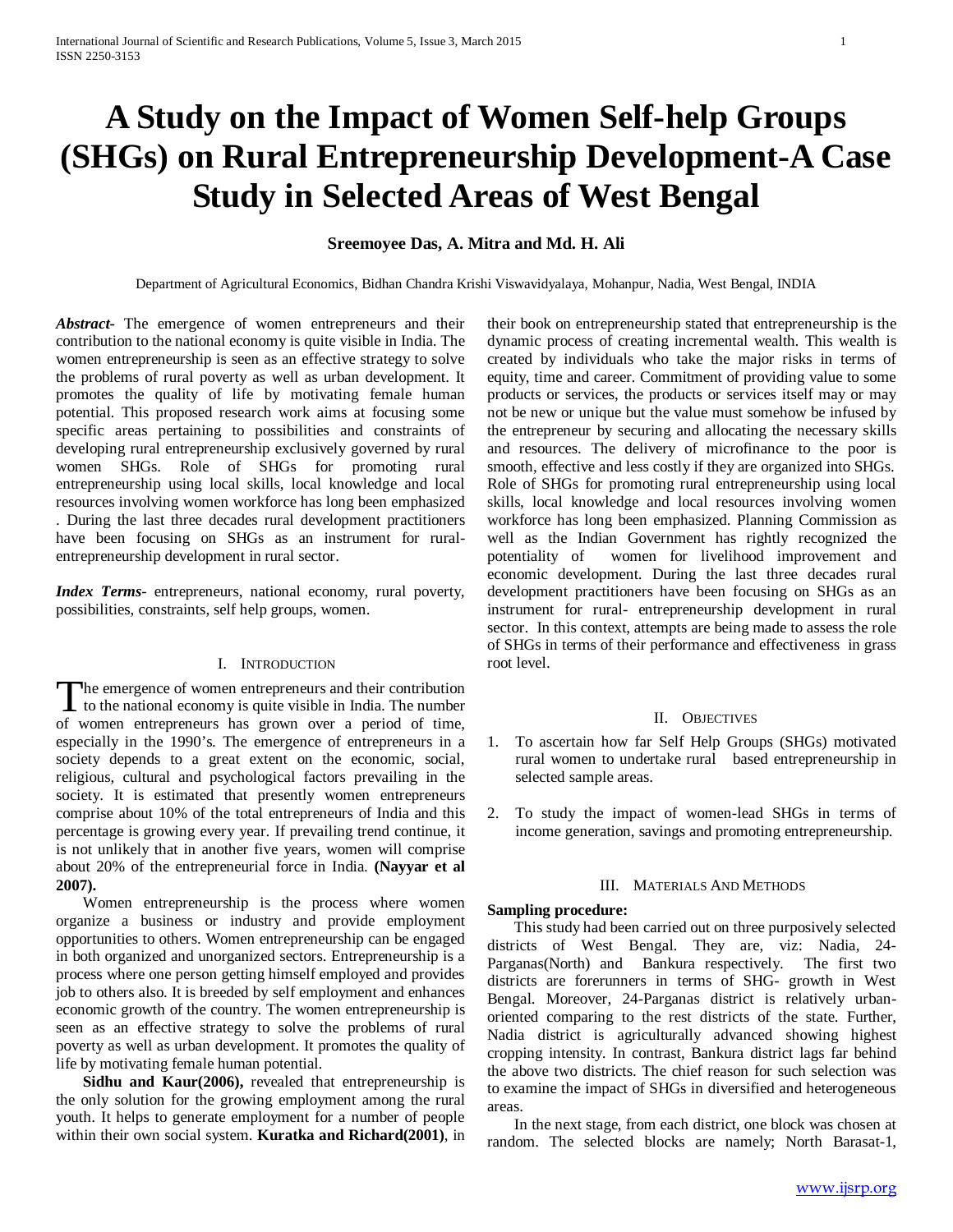Chakdah, and Chhatna of 24-Parganas, Nadia and Bankura district respectively. Thereafter, two villages in each block were selected purposively. This was done in consultation with the block level officials considering concentration of SHGs, convenience and costs. The focused villages under study comprises the villages namely ;Chaltaberia and Duttapukur of North Barasat block -1, Ghoragaccha and Katabele of Chakdah block; and Hansapahari and Poragola of Chatna block.

 In turn, a list of SHGs falling under these focal villages was prepared. Then, ten SHGs were selected randomly from the above villages. Finally, three members from each selected SHGs were selected randomly as sample stakeholders. Thus a total of ninety sample members were selected for the purpose of detailed study.

## **Statistical tools and tests used:**

## **K-Means Cluster Analysis-**

 K-means cluster analysis is a tool designed to assign cases to a fixed number of groups (clusters) whose characteristics are not yet known but are based on a set of specified variables.

Where

and  $v_i$ 

 $||XI-VJ||$  is the Euclidean distance between  $x_i$ 

 $J(V) = \sum \sum (||XI - VJ||)^2$ 

'ci' is the number of data points in i<sup>th</sup> cluster 'c' is the number of cluster centers

c ci

 $i=1$   $i=\overline{1}$ 

#### **Algorithmic steps for k-means clustering**

Let  $X = \{x_1, x_2, x_3, \dots, x_n\}$  be the set of data points and  $V =$  ${v_1, v_2...v_c}$  be the set of centers.

1) Randomly select 'c' cluster centers.

 2) Calculate the distance between each data point and cluster centers.

 3) Assign the data point to the cluster center whose distance from the cluster center is minimum of all the cluster centers.

4) Recalculate the new cluster center using.

$$
\mathbf{V}_{i} = (1/\mathbf{c}i) \sum \mathbf{X}_{i} \quad \text{where, 'c' represents the number of data points} \quad \mathbf{i} = 1 \quad \text{in } i^{\text{th}} \text{ cluster.}
$$

 5) Recalculate the distance between each data point and new obtained cluster centers.

 6) If no data point was reassigned then stop, otherwise repeat from step 3.

#### **Discriminant Analysis linear equation-**

 Discriminant Analysis involves determination of linear equations like regression that will predict which group the case belongs to. The form of the equation or function is-

 $D = V_1 X_1 + V_2 X_2 + V_3 X_3 + \dots + V_i X_i + a.$  $Vi$  = the discriminant coefficient or weight for ith variable

 $Xi =$  respondent's score for the variable  $a = a constant$ 

This function is similar to a regression equation or function. The v's are unstandardized discriminant coefficients analogous to the b's in the regression equation. These v's maximize the distance between the means of the criterion (dependent) variable. Standardized discriminant coefficients can also be used like beta weight in regression. Good predictors tend to have large weights. What we want this function to do is maximize the distance between the categories, i.e. come up with an equation that has strong discriminatory power between groups. After using an existing set of data to calculate the discriminant function and classify cases, any new cases can then be classified. The number of discriminant functions is one less the number of groups. There is only one function for the basic two group discriminant analysis.

#### IV. RESULTS AND DISCUSSION

 In calculating the overall impact assessment of SHGs irrespective of space, we have created a virtual cluster comprising all the members. We want to see whether impact of SHGs has been translated in terms of income & savings equally across all the members or not. Table1 shows classification of all the members in reference to SHG's contribution in income & savings. The following table shows the distribution of members in four distinct classes.

#### **Table 1: Final Cluster Centers: 90 sample members**

| Components             | Cluster              |                   |                    |                  |  |
|------------------------|----------------------|-------------------|--------------------|------------------|--|
|                        | $1$ (Worst<br>group) | 2(High)<br>group) | 3(Medium<br>group) | $4$ (Poor group) |  |
| Family income(Rs)      | 4262                 | 30000             | 20300              | 12892            |  |
| Additional income(Rs)  | 454                  | 15000             | 9067               | 3447             |  |
| Additional savings(Rs) | 70                   | 4000              | 1483               | 641              |  |

 A dismal picture of SHGs has been surfaced. Out of ninety members 83 have shown additional average income as meager as below 3447 after joining SHGs. On the contrary, only seven have shown average income more than Rs.10000.00 per month.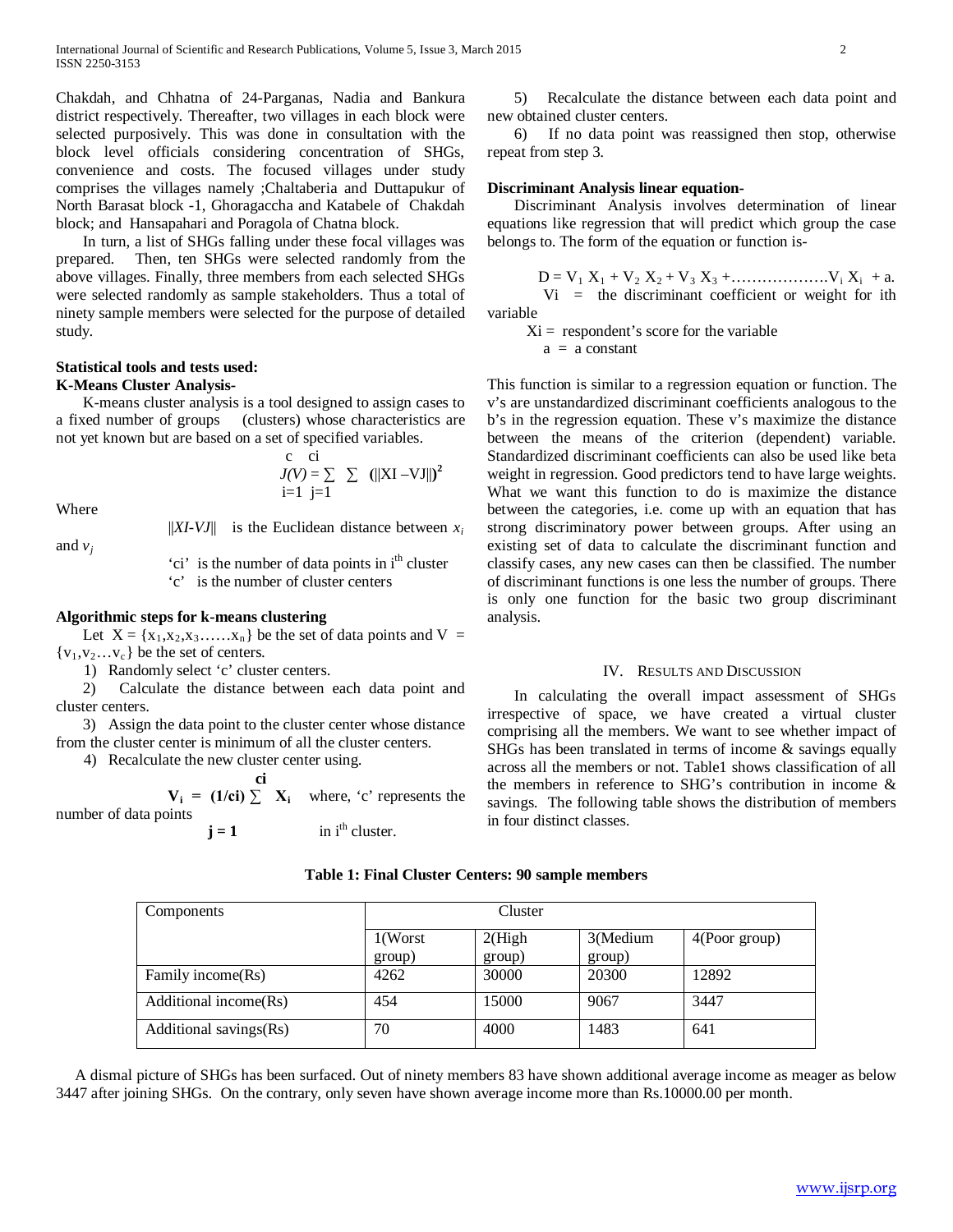| Cluster           | Number of SHG<br>members |
|-------------------|--------------------------|
| $1$ (Worst group) | 47                       |
| 2(High group)     |                          |
| 3(Medium group)   |                          |
| 4(Poor group)     | 36                       |
| Total             | 90                       |

**Table 2: Number of Members in each Cluster: 90 sample members**

 In our study, we consider those SHG members whose monthly income increased after joining SHGs to the tune of

Rs.9000.00 or above as **entrepreneurs**. Thus we short listed 7 members as entrepreneurs based on above cited criteria.



*Fig. 1: Graphical representation of the impact of SHGs in terms of additional income and savings*

| Cluster   | 1 (worst) | 2(high)   | $3$ (medium) | 4(poor)   |
|-----------|-----------|-----------|--------------|-----------|
| 1(worst)  |           | 29823.674 | 18258.641    | 9151.470  |
| 2(high)   | 29823.674 |           | 11645.946    | 20915.159 |
| 3(medium) | 18258.641 | 11645.946 |              | 9336.536  |
| 4(poor)   | 9151.470  | 20915.159 | 9336.536     |           |

**Table3:Distances between Final Cluster Centers: 90 sample members**

## **Table4: ANOVA: 90 sample members**

|                | Cluster            |    | Error              |    | $\mathbf F$ | Sig. |
|----------------|--------------------|----|--------------------|----|-------------|------|
|                | <b>Mean Square</b> | df | <b>Mean Square</b> | df |             |      |
| Family         | 9.356E8            |    | 3615010.960        | 86 | 258.816     | .000 |
| income(Rs)     |                    |    |                    |    |             |      |
| Additional     | 2.143E8            |    | 1164676.796        | 86 | 183.980     | .000 |
| income(Rs)     |                    |    |                    |    |             |      |
| Additional     | 9032554.900        |    | 78111.783          | 86 | 115.636     | .000 |
| savings $(Rs)$ |                    |    |                    |    |             |      |

Group variation in terms of income & savings is statistically evidenced from above ANOVA table.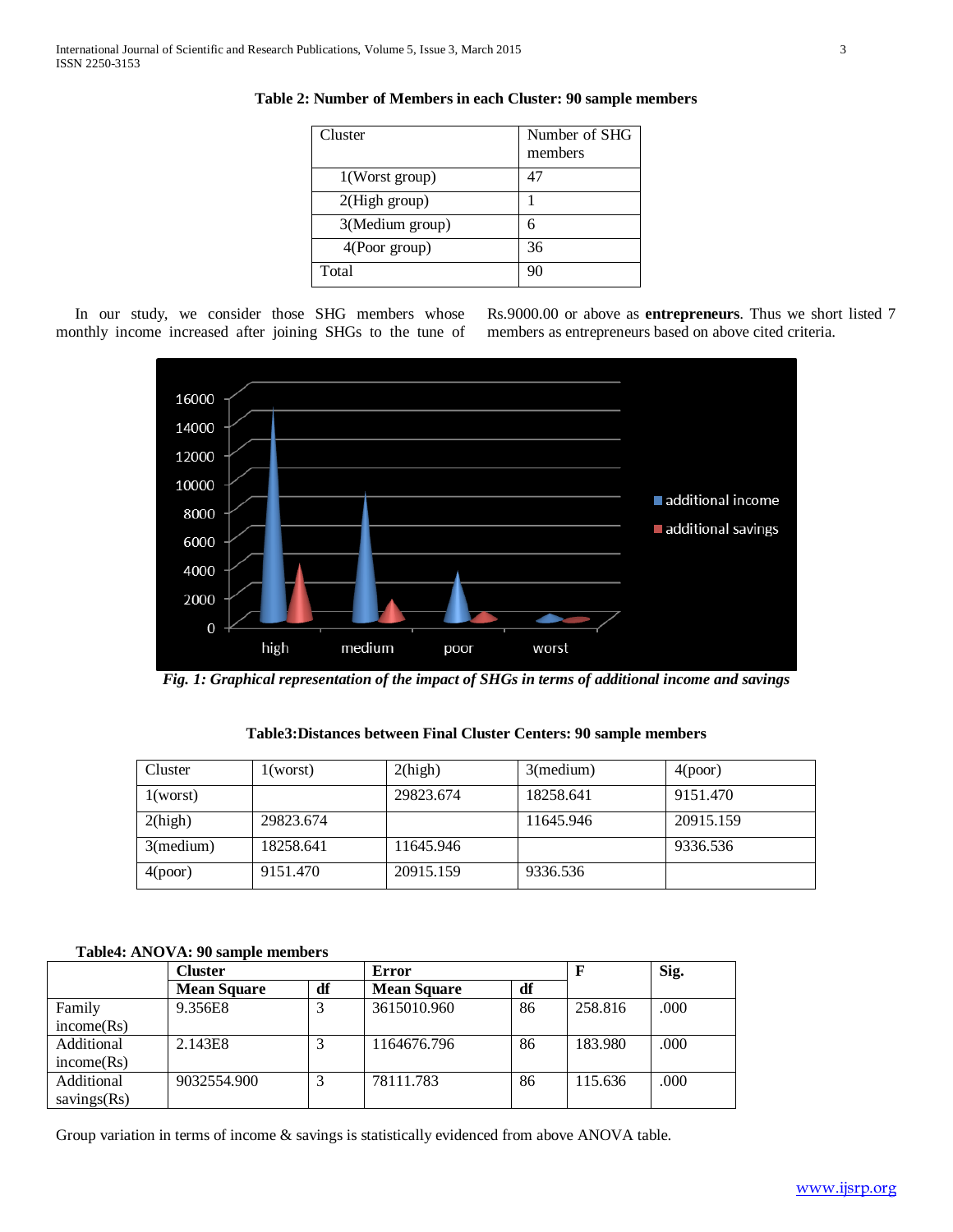Distribution of entrepreneurs across clusters is shown below in Table5.

| <b>Cluster</b> | <b>Efficient group</b> | Moderate group | Worst group |
|----------------|------------------------|----------------|-------------|
| 24 Parganas    |                        | ∠∠             |             |
| Nadia          |                        | 14             | 1Ο          |
| <b>Bankura</b> |                        |                | 30          |

**Table5: Distribution of entrepreneurs across clusters: 90 sample members**

 In our study none of the members belonging to Bankura & Nadia clusters are entrepreneurs. All the so called entrepreneurs are being engaged in other than agricultural activities. All of them are associated with non-farm activities such as clay-pottery enterprise. It may also be mentioned here that all the SHG-

members undertaking pottery are not necessarily entrepreneurs. This has prompted us to discriminate between entrepreneurs and non-entrepreneurs in terms of several indicators.



*Fig. 2: Graphical representation of entrepreneurs across the three selected districts*

**Discriminant Analysis of the entrepreneurs: 90 sample members**

 Here through discriminant analysis, we have divided the total of ninety sample members that have been randomly selected from the three districts into two groups, viz; Non-Entrepreneur and Entrepreneur on the basis of certain indicators like family income, bank loan, education level and possession of land area.

|  |  | Table 6: Group Statistics: 90 sample members |  |  |  |
|--|--|----------------------------------------------|--|--|--|
|--|--|----------------------------------------------|--|--|--|

|                      | <b>Indicators</b>         | Mean     | <b>Std. Deviation</b> |
|----------------------|---------------------------|----------|-----------------------|
|                      |                           |          |                       |
| 0 (Non Entrepreneur) | Family income(Rs)         | 8103.98  | 4763.774              |
|                      | Bank loan(Rs)             | 3807.23  | 5538.023              |
|                      | Education level(standard) | 5.10     | 2.761                 |
|                      | Land(cotta)               | 22.67    | 28.406                |
|                      | Family income(Rs)         | 20514.29 | 6615.998              |
| Entrepreneur)        |                           |          |                       |
|                      | Bank loan(Rs)             | 19571.43 | 8343.803              |
|                      | Education level(standard) | 10.57    | 2.699                 |
|                      | Land(cotta)               | 68.43    | 51.910                |
| Total                | Family income (Rs)        | 9069.22  | 5918.697              |
|                      | Bank loan(Rs)             | 5033.33  | 7139.776              |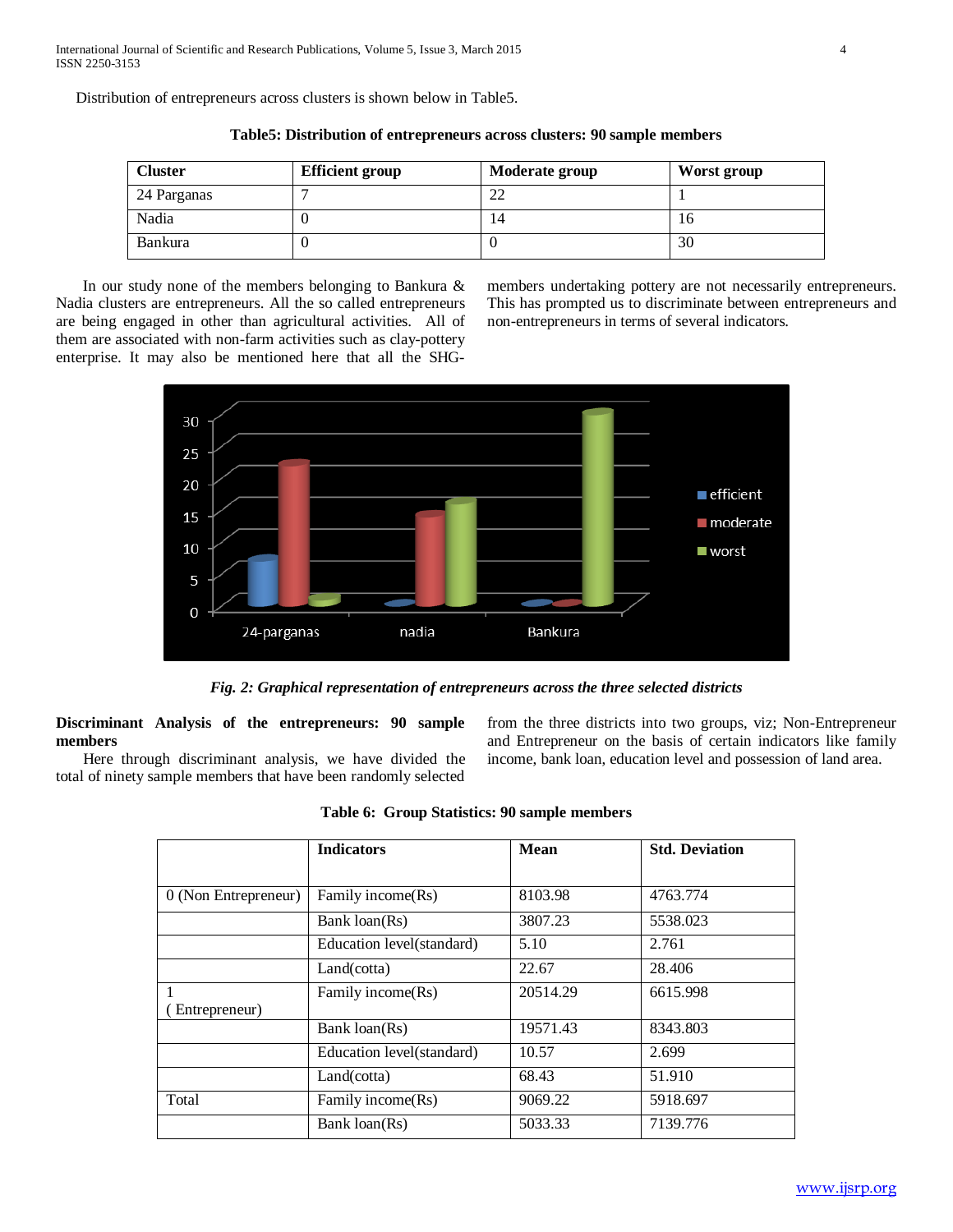| Education level(standard) | $\epsilon$<br>ے ر.ر | ں 1 1 ب |
|---------------------------|---------------------|---------|
| Land(cotta)               | 26.23               | 32.817  |

|                      | Wilks' Lambda |        | df1 | df2 | Sig. |
|----------------------|---------------|--------|-----|-----|------|
| Family income (Rs)   | .681          | 41.203 |     | 88  | .000 |
| Bank Loan (Rs)       | .646          | 48.140 |     | 88  | .000 |
| Education (standard) | 776           | 25.457 |     | 88  | .000 |
| Land(cotta)          | .859          | 14.444 |     | 88  | .000 |

 It is observed from table 7 that economic status, particularly gross income of the family, educational level, asset possession (Land) and access to credit are statistically significant ingredients sufficiently discriminating between entrepreneurs and nonentrepreneurs.

#### **D = 0.377 Gross income+ 0.473 Bank loan+ 0.223 Education+ 0.326 land**

 Among all the variables bank-loan is the most powerful discriminator.

## **The discriminant function is ;**

## **Table 8: 90 sample members**

| Family income(Rs)   | .377 |
|---------------------|------|
| Bank loan(Rs)       | .473 |
| Education(standard) | 223  |
| Land(cotta)         | .326 |

#### **Summary of Canonical Discriminant Functions:**

#### **Table 9: Eigenvalues : 90 sample members**

| Function | T.<br>Eigen value | % of Variance | Cumulative% | Canonical Correlation |
|----------|-------------------|---------------|-------------|-----------------------|
|          | .740 <sup>a</sup> | 100.0         | 100.0       | .652                  |

 The Eigenvalue explains 100% of total within & between variation of the data matrix and shows the relevance of the function in discriminating groups in terms of above indicators. Thus one function is statistically justified for measuring total variation between groups. The estimates of Wilk's lamda & chisquare value corroborates above findings.

#### **Table 10: Wilk's Lambda: 90 sample members**

| Test of Function (s) | Wilks' Lambda  | Chi-square | df | Sig. |
|----------------------|----------------|------------|----|------|
|                      | e m e<br>ن اين | 47.617     |    | .000 |

#### **Standardized Canonical : Discriminant Function**

#### **Table 11: Coefficient : 90 sample members**

|                   | <b>Function</b> |
|-------------------|-----------------|
|                   |                 |
|                   |                 |
| Family income(Rs) |                 |
|                   |                 |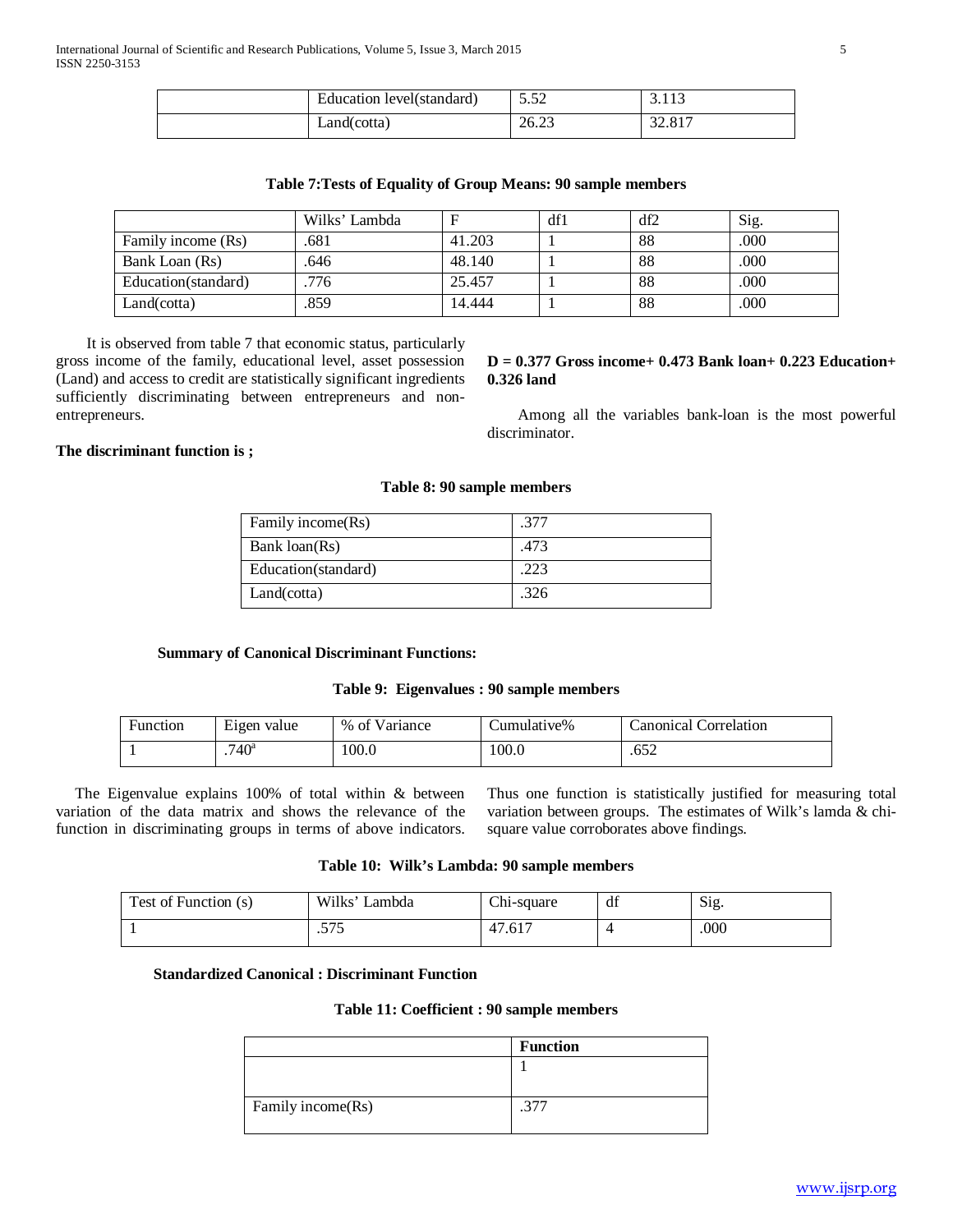| Bank loan(Rs)       | .473 |
|---------------------|------|
| Education(standard) | .223 |
| Land(cotta)         | .326 |

## **Table 12: Structure Matrix: 90 sample members**

|                      | <b>Function</b> |
|----------------------|-----------------|
|                      |                 |
| Bank loan (Rs)       | .860            |
| Family income (Rs)   | .796            |
| Education (standard) | .625            |
| Land (cotta)         | .471            |

 Pooled within groups correlation between discriminating variables and standardized variables and standardized canonical

discriminant functions. Variables ordered by absolute size of correlation within function.

## **Functions at Group :**

## **Table 13: Centroids : 90 sample member**

| <b>Function</b> (score) |  |
|-------------------------|--|
|                         |  |
| $-.247$                 |  |
| 2.928                   |  |

Unstandardized canonical discriminant functions evaluated at group means.

## **Table14: Classification Function Coefficients:90 sample members**

|                           | v        |           |  |
|---------------------------|----------|-----------|--|
|                           | O        |           |  |
| Family income(Rs)         | .000     | .001      |  |
| Bank loan(Rs)             | .000     | 7.282E-5  |  |
| Education level(standard) | .629     | .886      |  |
| Land(cotta)               | .026     | .060      |  |
| Constant                  | $-3.332$ | $-13.416$ |  |

#### **Table 15: Classification Results: 90 sample members**

|                  | <b>Predicted Group Membership</b> |      |              |  |
|------------------|-----------------------------------|------|--------------|--|
|                  |                                   |      | <b>Total</b> |  |
| Original Count 0 | 78                                |      | 83           |  |
|                  |                                   | 6    |              |  |
| $\frac{0}{0}$    | 94.0                              | 6.0  | 100.0        |  |
|                  | 14.3                              | 85.7 | 100.0        |  |

(93.3% of original grouped cases correctly classified)